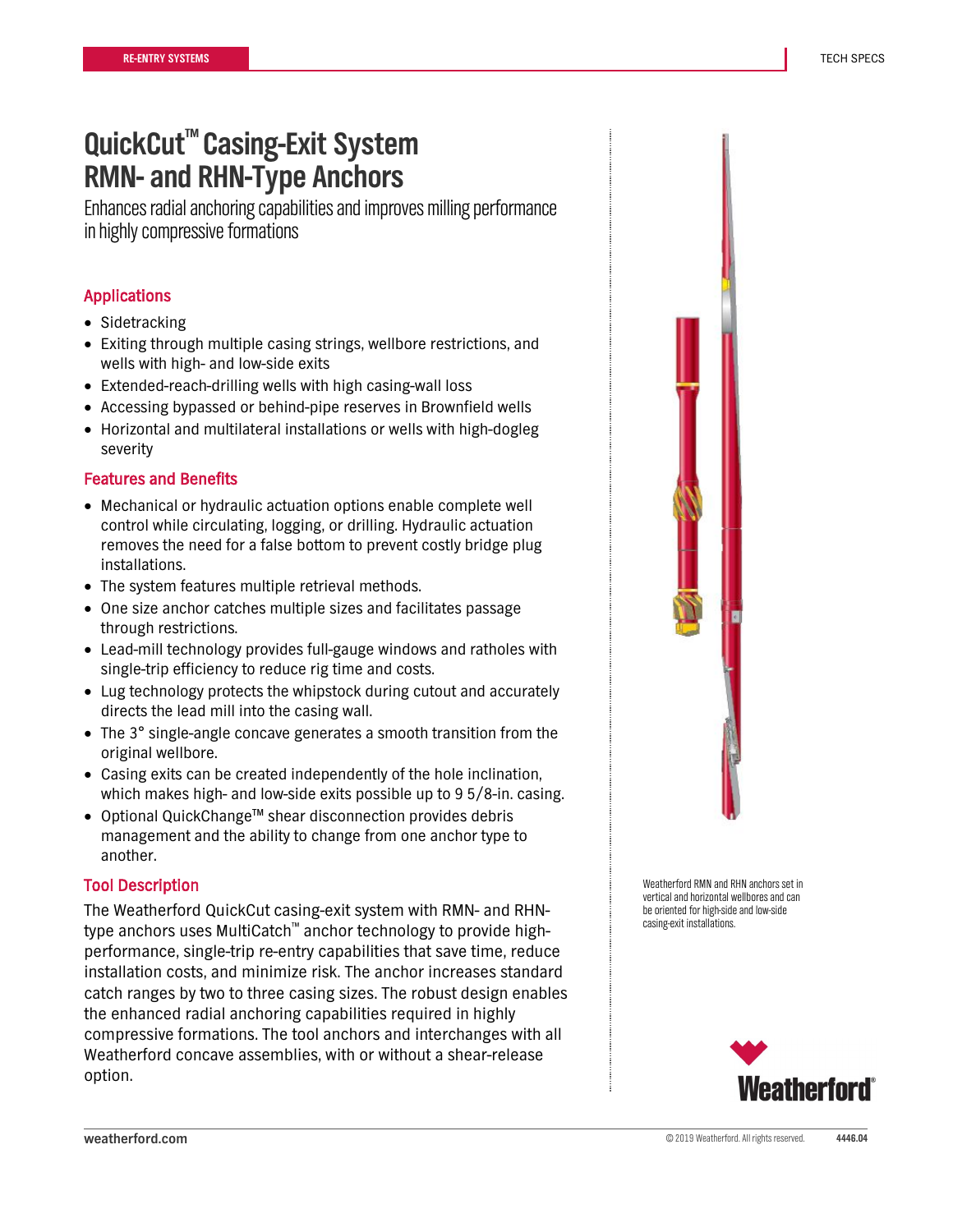### **Specifications**

|                        |                                                 |                        |                        |                                                      |                        | Lead Mill    | Flex Mill             |                      |
|------------------------|-------------------------------------------------|------------------------|------------------------|------------------------------------------------------|------------------------|--------------|-----------------------|----------------------|
| Casing OD              | Casing Weight                                   |                        |                        | Concave OD Lead Mill OD Lead Mill Pilot Flex Mill OD |                        | Connection   | <b>Connection Box</b> | MultiCatch™          |
|                        |                                                 |                        |                        | OD                                                   |                        | Type         | $\times$ Pin          | Anchor OD            |
|                        |                                                 |                        |                        |                                                      |                        |              |                       |                      |
|                        | 9.5 to 11.6 lb/ft                               |                        | $3 - 7/8$ in.          |                                                      | $3 - 7/8$ in.          |              |                       |                      |
|                        | (14.2 to 17.3)                                  |                        | $(98.4 \, \text{mm})$  |                                                      | $(98.4 \, \text{mm})$  |              | $2 \frac{3}{8}$ -in.  |                      |
| $4-1/2$ in.            | $kg/m$ )                                        | $3-1/2$ in.            |                        | 3 in.                                                |                        | $23/8$ -in.  | Reg box               | $3-1/2$ in.          |
| $(114.3 \text{ mm})$   | $13.5$ lb/ft                                    | $(88.9$ mm $)$         | $3-3/4$ in.            | $(76.2 \, \text{mm})$                                | $3-3/4$ in.            | Reg box      | $\times$              | $(88.9$ mm $)$       |
|                        | $(20.1 \text{ kg/m})$                           |                        | $(95.3 \, \text{mm})$  |                                                      | $(95.3 \, \text{mm})$  |              | $23/8$ -in.           |                      |
|                        | $15.1$ lb/ft                                    |                        | 3.7 in.                |                                                      | 3.7 in.                |              | Reg pin               |                      |
|                        | $(22.5 \text{ kg/m})$                           |                        | $(94$ mm $)$           |                                                      | $(94$ mm $)$           |              |                       |                      |
|                        | 18 lb/ft                                        |                        | $4-1/8$ in.            |                                                      | $4-1/8$ in.            |              |                       |                      |
| 5 in.                  | $(26.8 \text{ kg/m})$                           | $3-1/2$ in.            | $(104.8$ mm $)$        | 3 in.                                                | $(104.8 \text{ mm})$   | $23/8$ -in.  | $23/8$ -in.           | $3-1/2$ in.          |
| $(127$ mm $)$          | $23.2$ lb/ft                                    | $(88.9$ mm $)$         | $3 - 7/8$ in.          | $(76.2 \, \text{mm})$                                | $3 - 7/8$ in.          | Reg box      | Reg box               | $(88.9$ mm $)$       |
|                        | $(34.6 \text{ kg/m})$                           |                        | $(98.4 \, \text{mm})$  |                                                      | $(98.4 \, \text{mm})$  |              | $\times$              |                      |
|                        |                                                 |                        |                        |                                                      |                        |              | $23/8$ -in.           |                      |
|                        |                                                 |                        |                        |                                                      |                        |              | Reg pin               |                      |
|                        | 14 lb/ft                                        |                        | $4 - 7/8$ in.          |                                                      | $4 - 7/8$ in.          |              |                       |                      |
|                        | $(20.9 \text{ kg/m})$                           | $4-1/2$ in.            | $(123.8$ mm $)$        | $3-3/4$ in.                                          | $(123.8 \text{ mm})$   | 2 $7/8$ -in. | $2 - 7/8$             |                      |
|                        | 15.5 to 17 lb/ft                                | $(114.3 \text{ mm})$   | $4 - 3/4$ in.          | $(95.3 \, \text{mm})$                                | $4 - 3/4$ in.          | Reg box      | AOH box               |                      |
|                        | (23.1 to 25.3)                                  |                        | $(120.7 \text{ mm})$   |                                                      | $(120.7 \text{ mm})$   |              | $\times$              |                      |
| $5-1/2$ in.            | kg/m)                                           |                        |                        |                                                      |                        |              | $2 - 7/8$             | $3-1/2$ in.          |
| $(139.7 \, \text{mm})$ |                                                 |                        |                        |                                                      |                        |              | Reg pin               | $(88.9$ mm $)$       |
|                        | 20 lb/ft                                        |                        | $4 - 5/8$ in.          |                                                      | $4 - 5/8$ in.          |              |                       |                      |
|                        | $(29.8 \text{ kg/m})$                           | $4-1/4$ in.            | $(117.5 \text{ mm})$   | $3-3/8$ in.                                          | $(117.5 \text{ mm})$   | $27/8$ -in.  | $2 - 7/8$             |                      |
|                        | 23 lb/ft                                        | $(108$ mm $)$          | $4-1/2$ in.            | $(58.7 \, \text{mm})$                                | $4-1/2$ in.            | Pac box      | AOH box               |                      |
|                        | $(34.3 \text{ kg/m})$                           |                        | $(114.3 \text{ mm})$   |                                                      | $(114.3 \text{ mm})$   |              | $\pmb{\times}$        |                      |
|                        |                                                 |                        |                        |                                                      |                        |              | $2 - 7/8$             |                      |
|                        |                                                 |                        |                        |                                                      |                        |              | Pac pin               |                      |
|                        |                                                 |                        |                        |                                                      |                        |              |                       |                      |
| $5-3/4$ in.            | 17.6 to 21.5 lb/ft                              | $4-1/2$ in.            | $4 - 7/8$ in.          | $3-3/4$ in.                                          | $4 - 7/8$ in.          | 2 $7/8$ -in. | $2 - 7/8$             | $3-1/2$ in.          |
| $(146.1 \text{ mm})$   | $(26.2 \text{ to } 32 \text{ kg/m})$ (114.3 mm) |                        | $(123.8 \text{ mm})$   | $(95.3 \, \text{mm})$                                | $(123.8 \text{ mm})$   | Reg box      | AOH box               | $(88.9$ mm $)$       |
|                        |                                                 |                        |                        |                                                      |                        |              | $\pmb{\times}$        |                      |
|                        |                                                 |                        |                        |                                                      |                        |              | $2 - 7/8$             |                      |
|                        |                                                 |                        |                        |                                                      |                        |              | reg pin               |                      |
|                        | 17 lb/ft                                        |                        | 6 in.                  |                                                      | 6 in.                  |              |                       |                      |
|                        | $(25.3 \text{ kg/m})$                           | $5-1/2$ in.            | $(152.4 \text{ mm})$   | $4 - 5/8$ in.                                        | $(152.4 \text{ mm})$   |              |                       |                      |
|                        | 20 lb/ft                                        | $(139.7 \, \text{mm})$ | $5 - 7/8$ in.          | $(117.5 \, \text{mm})$                               | $5 - 7/8$ in.          |              | 3 1/2-in. IF box      |                      |
| $6 - 5/8$ in.          | $(29.8 \text{ kg/m})$                           |                        | $(149.2 \text{ mm})$   |                                                      | $(149.2 \text{ mm})$   | $31/2$ -in.  | $\times$              | $5-1/4$ in.          |
| $(168.2 \, \text{mm})$ | 28 lb/ft                                        |                        | $5-5/8$ in.            |                                                      | $5-5/8$ in.            | Reg box      | $31/2$ -in.           | $(133.4 \text{ mm})$ |
|                        | $(41.7 \text{ kg/m})$                           | $5-1/4$ in.            | $(142.9$ mm $)$        | $3 - 7/8$ in.                                        | $(142.9$ mm $)$        |              | Reg pin               |                      |
|                        | 32 lb/ft                                        | $(133.4 \text{ mm})$   | $5-1/2$ in.            | $(98.4 \, \text{mm})$                                | $5-1/2$ in.            |              |                       |                      |
|                        | $(47.7 \text{ kg/m})$                           |                        | $(139.7 \, \text{mm})$ |                                                      | $(139.7 \, \text{mm})$ |              |                       |                      |

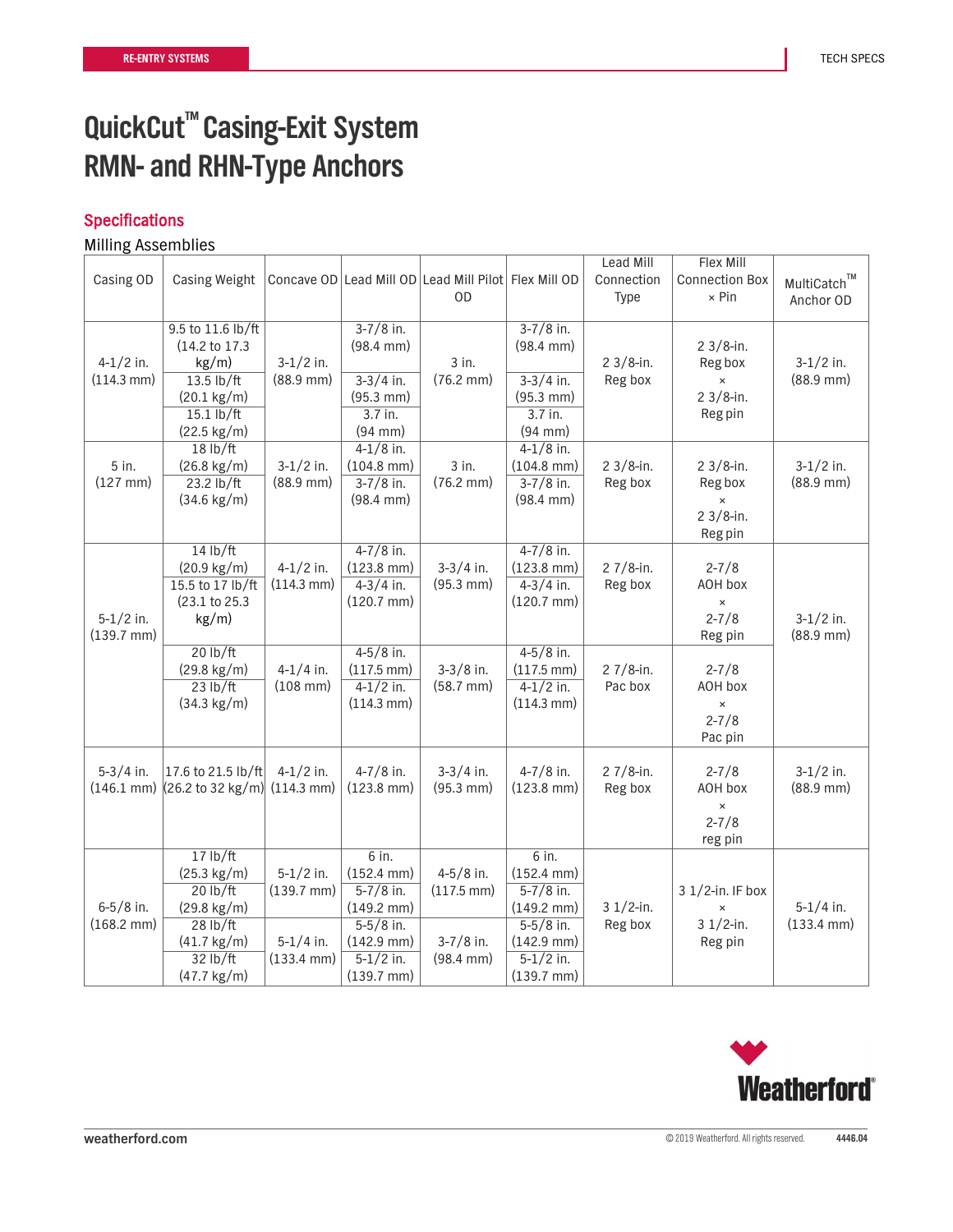### **Specifications**

|                                     | Casing OD            | <b>Casing Weight</b>  |                               | Concave OD Lead Mill OD | Lead Mill<br>Pilot OD               | Flex Mill OD           | Lead Mill<br>Connection<br><b>Type</b> | Flex Mill<br><b>Connection Box</b><br>$\times$ Pin | MultiCatch™<br>Anchor OD |
|-------------------------------------|----------------------|-----------------------|-------------------------------|-------------------------|-------------------------------------|------------------------|----------------------------------------|----------------------------------------------------|--------------------------|
|                                     |                      | 20 lb/ft              |                               | $6 - 1/4$ in.           |                                     | $6 - 1/4$ in.          |                                        |                                                    |                          |
|                                     |                      | $(29.8 \text{ kg/m})$ |                               | $(158.8$ mm $)$         | 5 in.                               | $(158.8$ mm $)$        |                                        |                                                    |                          |
|                                     |                      | 23 to 26 lb/ft        |                               | $6 - 1/8$ in.           | $(127$ mm $)$                       | $6 - 1/8$ in.          |                                        |                                                    |                          |
|                                     |                      | (34.3 to 38.8 kg/m)   |                               | $(155.6 \, \text{mm})$  |                                     | $(155.6$ mm $)$        |                                        |                                                    |                          |
|                                     | $7$ in.              | $29$ lb/ft            | $5-1/2$ in.                   | 6 in.                   |                                     | 6 in.                  | $31/2$ -in.                            | $31/2$ -in. IF box                                 | $5-1/4$ in.              |
|                                     | $(177.8$ mm $)$      | $(43.2 \text{ kg/m})$ | $(139.7 \text{ mm})$          | $(152.4 \text{ mm})$    |                                     | $(152.4 \text{ mm})$   | Reg box                                | $\times$                                           | $(133.4 \text{ mm})$     |
|                                     |                      | 32 to 35 lb/ft        |                               | $5 - 7/8$ in.           | $4 - 5/8$ in.                       | $5 - 7/8$ in.          |                                        | $31/2$ -in. reg pin                                |                          |
|                                     |                      | (47.7 to 52.1 kg/m)   |                               | $(149.2 \text{ mm})$    | $(117.5 \text{ mm})$                | $(149.2 \text{ mm})$   |                                        |                                                    |                          |
|                                     |                      | 38 lb/ft              |                               | $5-3/4$ in.             |                                     | $5-3/4$ in.            |                                        |                                                    |                          |
|                                     |                      | $(56.6 \text{ kg/m})$ |                               | $(146.1 \text{ mm})$    |                                     | $(146.1 \text{ mm})$   |                                        |                                                    |                          |
|                                     |                      | 24 lb/ft              |                               | $6 - 7/8$ in.           |                                     | $6 - 7/8$ in.          |                                        |                                                    |                          |
|                                     |                      | $(35.8 \text{ kg/m})$ | $6 - 1/4$ in.                 | $(174.6$ mm $)$         | $5-3/8$ in.<br>$(136.5 \text{ mm})$ | $(174.6$ mm $)$        |                                        |                                                    |                          |
|                                     |                      | 26.4 to 29.7 lb/ft    | $(158.8$ mm $)$               | $6 - 3/4$               |                                     | $6 - 3/4$ in.          |                                        |                                                    |                          |
|                                     | $7-5/8$ in.          | (39.3 to 44.3 kg/m)   |                               | 171.5                   |                                     | $(171.5 \text{ mm})$   | $31/2$ -in.                            | $31/2$ -in. IF box                                 | $5-1/4$ in.              |
|                                     | $(193.7 \text{ mm})$ | 33.7 lb/ft            |                               | $6 - 5/8$ in.           |                                     | $6 - 5/8$ in.          | Reg box                                | $\pmb{\times}$                                     | $(133.4 \text{ mm})$     |
|                                     |                      | $(50.2 \text{ kg/m})$ | 6 in.<br>$(152.4 \text{ mm})$ | $(168.3 \text{ mm})$    | $5-1/8$ in.<br>$(130.2 \text{ mm})$ | $(168.3 \text{ mm})$   |                                        | $31/2$ -in. reg pin                                |                          |
|                                     |                      | 39 lb/ft              |                               | $6 - 1/2$ in.           |                                     | $6 - 1/2$ in.          |                                        |                                                    |                          |
|                                     |                      | $(58.1 \text{ kg/m})$ |                               | $(165.1 \, \text{mm})$  |                                     | $(165.1 \, \text{mm})$ |                                        |                                                    |                          |
|                                     |                      | 24 lb/ft              |                               |                         |                                     |                        |                                        |                                                    |                          |
|                                     |                      | $(35.8 \text{ kg/m})$ |                               | 7.875 in.               |                                     | 7.875 in.              |                                        |                                                    |                          |
|                                     |                      | 28 lb/ft              |                               | $(200 \, \text{mm})$    |                                     | $(200 \, \text{mm})$   |                                        |                                                    |                          |
|                                     |                      | $(41.8 \text{ kg/m})$ |                               |                         |                                     |                        |                                        |                                                    |                          |
|                                     |                      | 29.35 lb/ft           |                               |                         |                                     |                        |                                        |                                                    |                          |
|                                     |                      | $(43.7 \text{ kg/m})$ |                               | 7.750 in.               |                                     | 7.750 in.              |                                        | 4 $1/2$ -in. XH box                                |                          |
| $8-5/8$ in.<br>$(219.1 \text{ mm})$ |                      | 32.4 lb/ft            | $7$ in.                       | $(196.8 \text{ mm})$    | 6.125 in.                           | $(196.8$ mm)           | $4$ -in.                               | $\pmb{\times}$                                     | 7 in.                    |
|                                     |                      | $(48.3 \text{ kg/m})$ | $(177.8$ mm)                  |                         | $(155.5 \text{ mm})$                |                        | <b>FH</b>                              | 4-in. FH pin                                       | $(177.8$ mm $)$          |
|                                     | $36$ lb/ft           |                       |                               |                         |                                     |                        |                                        |                                                    |                          |
|                                     |                      | $(53.6 \text{ kg/m})$ |                               | 7.625 in.               |                                     | 7.625 in.              |                                        |                                                    |                          |
|                                     |                      | 38 lb/ft              |                               | $(193.6 \text{ mm})$    |                                     | $(193.6 \text{ mm})$   |                                        |                                                    |                          |
|                                     |                      | $(56.6 \text{ kg/m})$ |                               |                         |                                     |                        |                                        |                                                    |                          |
|                                     |                      |                       |                               |                         |                                     |                        |                                        |                                                    |                          |

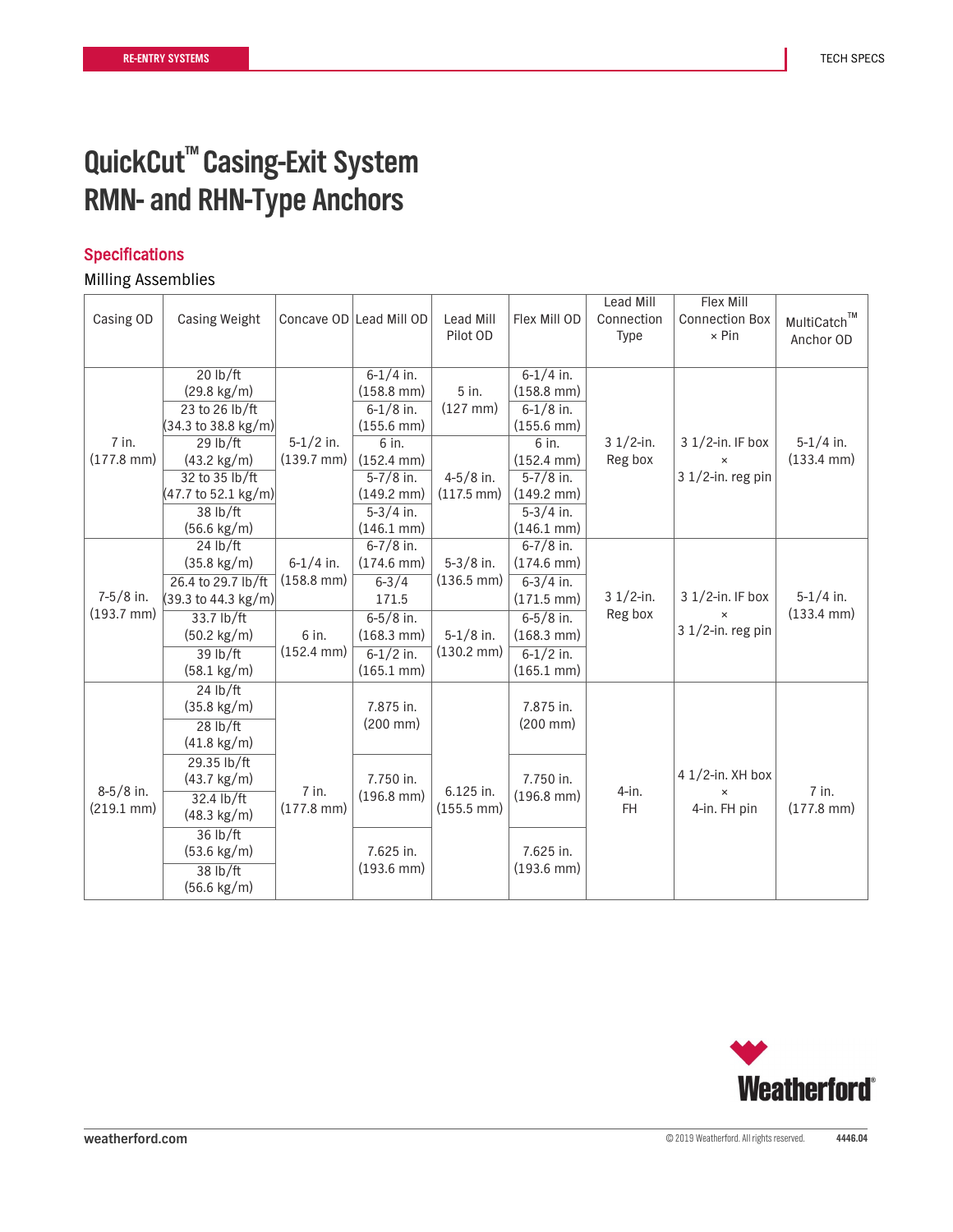### Specifications

| Casing OD                            | <b>Casing Weight</b>                               | Concave OD                           | Lead Mill OD                           | Lead Mill Pilot<br><b>OD</b>          | Flex Mill OD                           | Lead Mill<br>Connection<br><b>Type</b> | Flex Mill<br>Connection<br>$Box \times Pin$                      | MultiCatch™<br>Anchor OD       |
|--------------------------------------|----------------------------------------------------|--------------------------------------|----------------------------------------|---------------------------------------|----------------------------------------|----------------------------------------|------------------------------------------------------------------|--------------------------------|
|                                      | 32.3 lb/ft<br>$(48.1 \text{ kg/m})$                |                                      | $8-7/8$ in.<br>$(225.4 \text{ mm})$    |                                       | $8 - 7/8$ in.<br>$(225.4 \text{ mm})$  |                                        |                                                                  |                                |
|                                      | 36 lb/ft<br>$(53.6 \text{ kg/m})$                  |                                      | $8-3/4$ in.<br>$(222.3 \text{ mm})$    | $7$ in.                               | $8-3/4$ in.<br>$(222.3 \text{ mm})$    |                                        |                                                                  |                                |
|                                      | 40 lb/ft<br>$(59.6 \text{ kg/m})$                  |                                      | $8-5/8$ in.<br>$(219.1 \text{ mm})$    | $(177.8$ mm)                          | $8-5/8$ in.<br>$(219.1 \text{ mm})$    |                                        | 4 $1/2$ -in. IF                                                  |                                |
| $9-5/8$ in.<br>$(244.5 \text{ mm})$  | 43.5 to 53.5<br>lb/ft<br>(64.8 to 79.7<br>$kg/m$ ) | 8 in.<br>$(203.2 \text{ mm})$        | $8-1/2$ in.<br>$(215.9 \text{ mm})$    | $6 - 3/8$ in.                         | $8-1/2$ in.<br>$(215.9 \text{ mm})$    | 4 $1/2$ -in.<br>reg box                | box<br>$\pmb{\times}$<br>4 1/2-in. reg<br>pin                    | 7 in.<br>$(177.8$ mm $)$       |
|                                      | 58.4 lb/ft<br>$(87 \text{ kgm})$                   |                                      | $8-1/4$ in.<br>$(209.6 \text{ mm})$    | $(161.9 \text{ mm})$                  | $8-1/4$ in.<br>$(209.6 \text{ mm})$    |                                        |                                                                  |                                |
| $13-3/8$ in.<br>$(339.7 \text{ mm})$ | 48 to 72 lb/ft<br>(71.5 to 107.3<br>kg/m)          | $11-1/2$ in.<br>$(292.1 \text{ mm})$ | $12 - 1/4$ in.<br>$(311.2 \text{ mm})$ | 10 in.<br>$(254 \, \text{mm})$        | $12 - 1/4$ in.<br>$(311.2 \text{ mm})$ | $65/8$ -in.<br>reg box                 | $65/8$ -in. reg<br>box<br>$\pmb{\times}$<br>6 5/8-in. reg<br>pin | 10 in.<br>$(254$ mm $)$        |
| 16 in.<br>$(406.4 \text{ mm})$       | 55 to 84 lb/ft<br>(82 to 125.2)<br>$kg/m$ )        | 14 in.<br>$(355.6 \text{ mm})$       | $14-3/4$ in.<br>$(374.7 \text{ mm})$   | $12-1/4$ in.<br>$(311.2 \text{ mm})$  | $14-3/4$ in.<br>$(374.7 \text{ mm})$   |                                        |                                                                  |                                |
| $18-5/8$ in.                         | 78 to 94.5<br>lb/ft<br>(116.2)<br>140.8 kg/m)      |                                      | $17 - 1/2$ in.<br>$(444.5$ mm $)$      |                                       | $17-1/2$ in.<br>$(444.5$ mm)           |                                        | 7 5/8-in. reg                                                    |                                |
| $(473.1 \text{ mm})$                 | 96.5 to 138<br>lb/ft<br>(143.8)<br>$205.6$ kg/m)   | 17 in.<br>$(431.8$ mm $)$            | 17 in.<br>$(431.8$ mm $)$              | $14-1/4$ in.<br>$(361.95 \text{ mm})$ | 17 in.<br>$(431.8$ mm $)$              | $75/8$ -in.<br>reg box                 | box<br>$\times$<br>7 5/8-in. reg<br>pin                          | 14 in.<br>$(355.6 \text{ mm})$ |
| 20 in.<br>$(508 \, \text{mm})$       | 90 to 187 lb/ft<br>(134.1)<br>278.6 kg/m)          |                                      | $17-1/2$ in.<br>$(444.5$ mm $)$        |                                       | $17 - 1/2$ in.<br>$(444.5$ mm $)$      |                                        |                                                                  |                                |

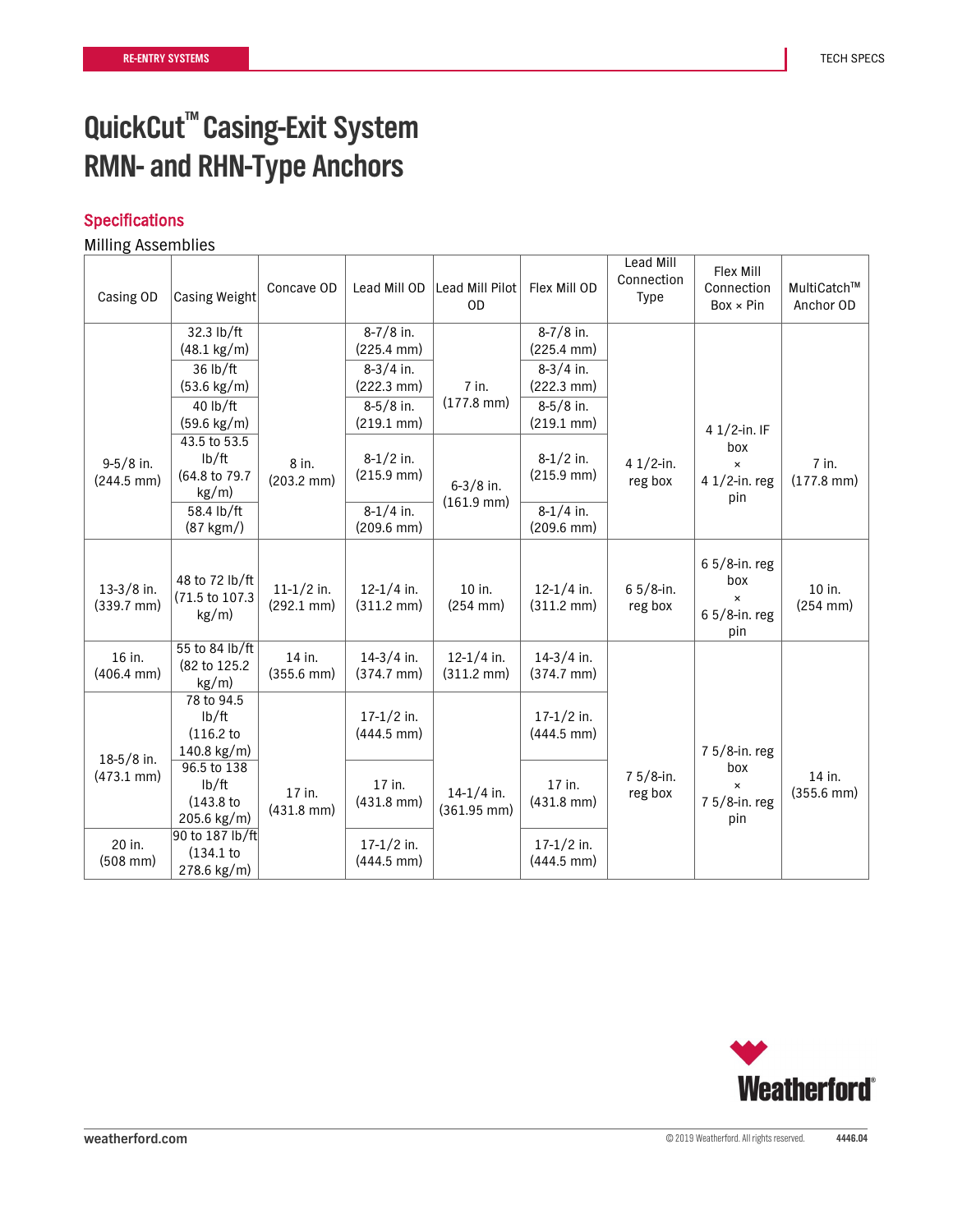### **Specifications**

|                                                                            |                                                                                                                                               |                                                                                                            |                                      |                                                 |                                    | MultiCatch™ Anchor                    |                   |                             |                                        |
|----------------------------------------------------------------------------|-----------------------------------------------------------------------------------------------------------------------------------------------|------------------------------------------------------------------------------------------------------------|--------------------------------------|-------------------------------------------------|------------------------------------|---------------------------------------|-------------------|-----------------------------|----------------------------------------|
| Casing                                                                     |                                                                                                                                               |                                                                                                            |                                      |                                                 |                                    | Running Length                        |                   |                             | Overpull                               |
| OD                                                                         | Weight                                                                                                                                        | Whipstock<br>0D                                                                                            | Running OD                           | Maximum<br>Torque                               | Mechanical<br>Shear                | With<br>QuickChangeQuickChange<br>Sub | Without<br>Sub    | To Release<br>Anchor        | To Shear<br>Concave<br>$(lbf/$ daN $)$ |
| $4-1/2$ in.<br>$(114.3 \text{ mm})$<br>5 in.<br>$(127$ mm $)$              | 9.5 to 15.1<br>lb/ft<br>(14.2 to 22.5<br>$kg/m$ )<br>18 to 23.2<br>lb/ft<br>(26.8 to 34.6<br>$kg/m$ )                                         | $3-1/2$ in.<br>$(88.9 \, \text{mm})$                                                                       | $3-1/2$ in.<br>$(88.9 \, \text{mm})$ | 5,000 ft-lb<br>$(6,779 N$ <sup>o</sup> m)       | 3,900 lbf<br>$(1,735 \text{ dan})$ | 4.9 ft<br>(1.5 m)                     | $3.2$ ft<br>(1 m) | 10,000 lbf<br>$(4,448$ daN) | 60,000 lbf<br>$(26, 688$ daN)          |
| $5-1/2$ in.<br>$(139.7 \text{ mm})$<br>$5-3/4$ in.<br>$(146.1 \text{ mm})$ | 14 to 17 lb/ft<br>(20.9 to 25.3<br>$kg/m$ )<br>20 to 23 lb/ft<br>(29.8 to 34.3)<br>kg/m)<br>17.6 to 21.5<br>lb/ft<br>(26.2 to 32)<br>$kg/m$ ) | $4-1/2$ in.<br>$(114.3 \text{ mm})$<br>$4-1/4$ in.<br>$(108$ mm $)$<br>$4-1/2$ in.<br>$(114.3 \text{ mm})$ |                                      |                                                 |                                    |                                       |                   |                             |                                        |
| $6 - 5/8$ in.<br>$(168.3 \text{ mm})$                                      | 17 to 20 lb/ft<br>(25.3 to 29.8)<br>$kg/m$ )<br>24 to 32 lb/ft<br>(35.8 to 47.7)<br>kg/m)<br>17 to 35 lb/ft                                   | $5-1/2$ in.<br>$(139.7 \, \text{mm})$<br>$5-1/4$ in.<br>$(133.3 \text{ mm})$                               | $5-1/4$ in.                          | 10,000 ft-lb                                    | 13,500 lbf                         | $6.5$ ft                              | 4.4 ft            | 14,000 lbf                  | 100,000 lbf                            |
| 7 in.<br>$(177.8$ mm)                                                      | (25.3 to 52.2)<br>$kg/m$ )<br>38 lb/ft<br>$(56.6 \text{ kg/m})$                                                                               | $5-1/2$ in.<br>$(139.7 \, \text{mm})$                                                                      | $(133.3 \text{ mm})$                 | $(13,558 \text{ N} \cdot \text{m})$ (6,005 daN) |                                    | (2 <sub>m</sub> )                     | (1.3 m)           | $(6,227 \text{ dan})$       | $(44, 480$ daN)                        |
| $7-5/8$ in.<br>$(193.7 \text{ mm})$                                        | 20 to 29.7<br>lb/ft<br>(29.8 to 44.3)<br>$kg/m$ )<br>33.7 to 39<br>lb/ft<br>(50.2 to 58.1<br>$kg/m$ )                                         | $6 - 1/4$ in.<br>$(158.7 \, \text{mm})$<br>$6$ in.<br>$(152.4 \text{ mm})$                                 |                                      |                                                 |                                    |                                       |                   |                             |                                        |